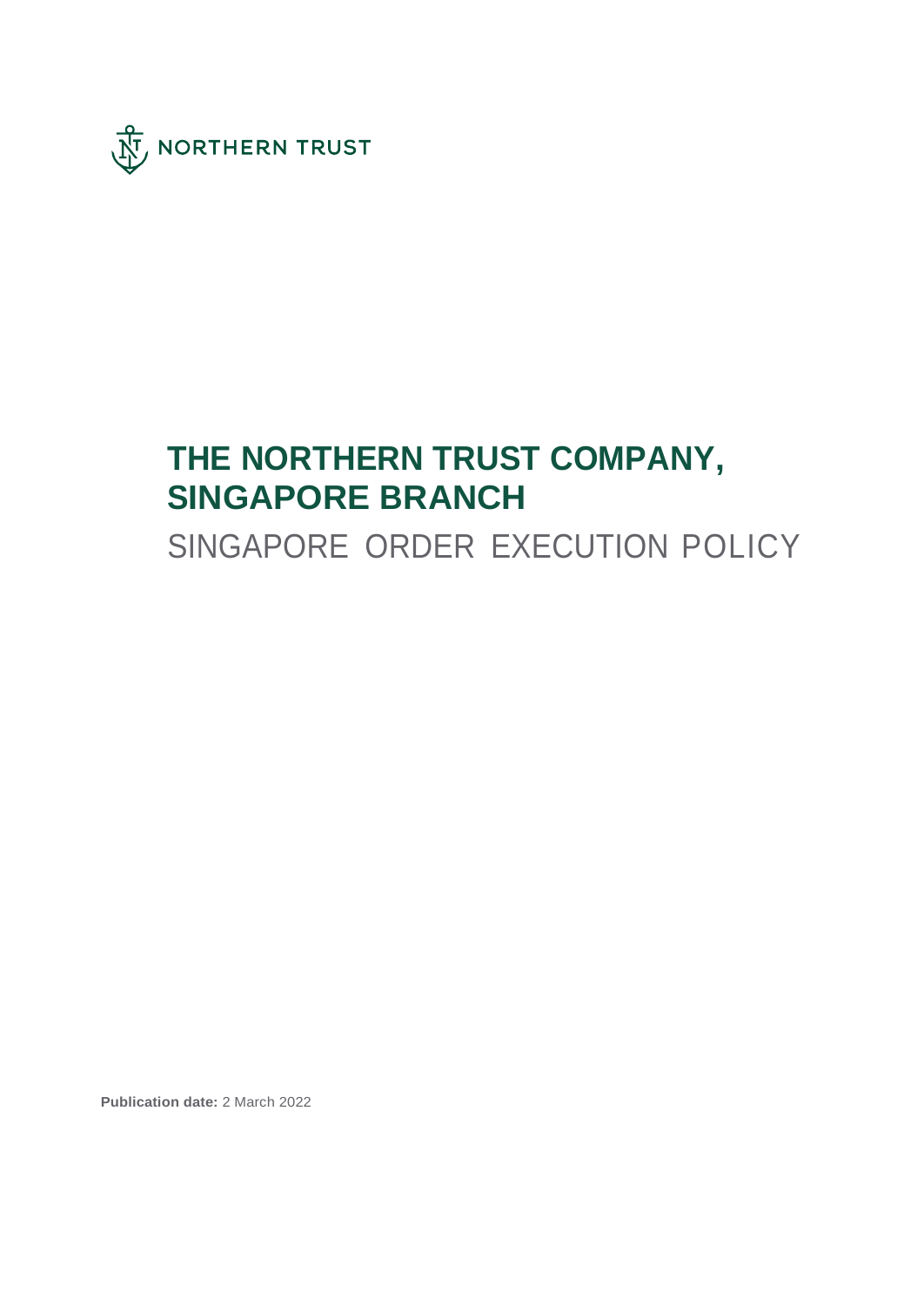

## **CONTENTS**

| А.           |              |  |  |
|--------------|--------------|--|--|
| <b>B</b>     |              |  |  |
| $C_{1}$      |              |  |  |
| D.           |              |  |  |
| $F_{\rm c}$  |              |  |  |
| E.           |              |  |  |
| G.           |              |  |  |
| Η.           |              |  |  |
| $\mathbb{L}$ |              |  |  |
| J.           |              |  |  |
| K.           |              |  |  |
|              | a)           |  |  |
|              | b)           |  |  |
|              | $\circ$ )    |  |  |
|              | d)           |  |  |
|              | $\epsilon$ ) |  |  |
|              | $f$ )        |  |  |
| L.           |              |  |  |
|              | a)           |  |  |
|              | b)           |  |  |
|              | $\circ$ )    |  |  |
| M            |              |  |  |
| N.           |              |  |  |
|              |              |  |  |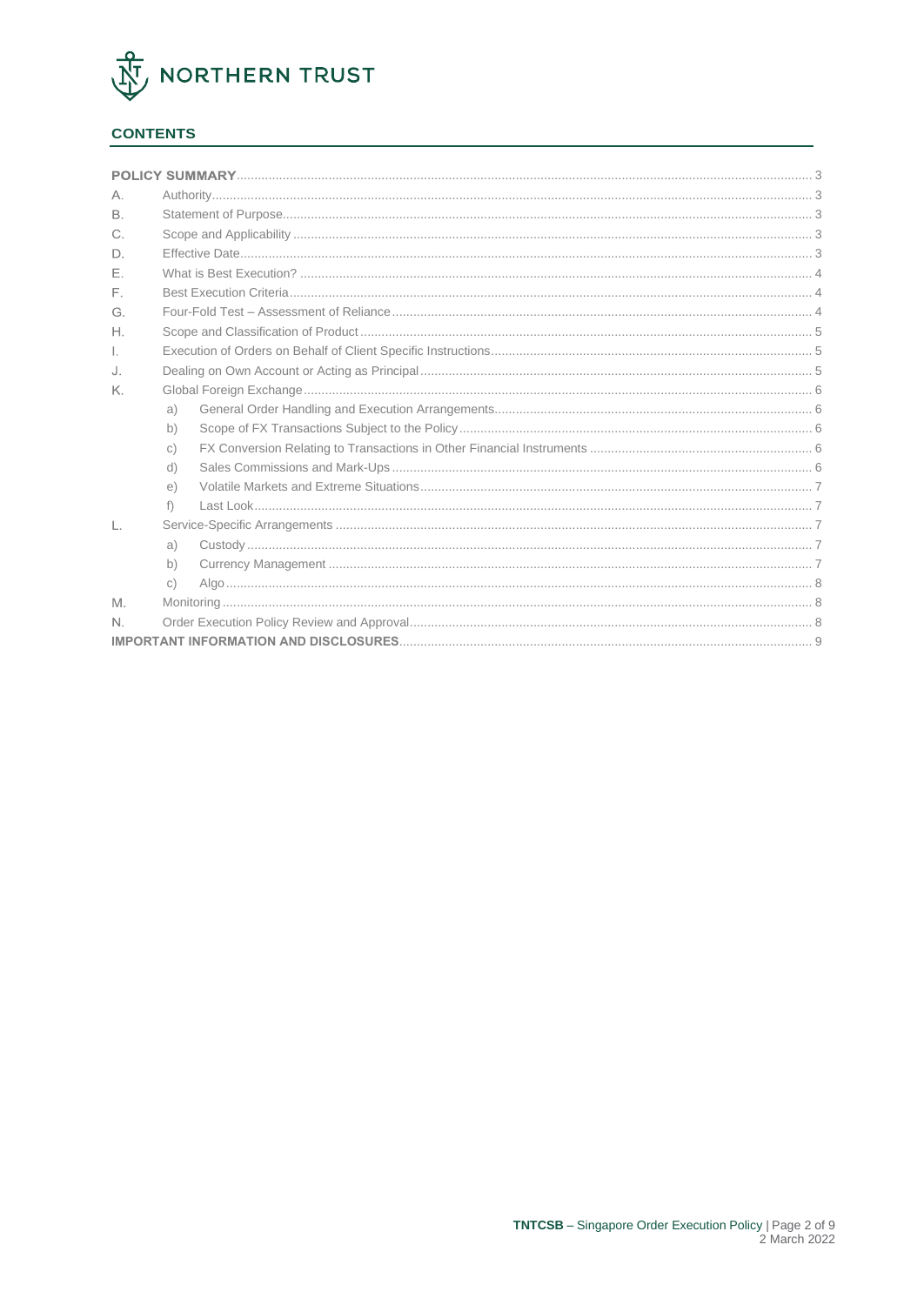## <span id="page-2-0"></span>**POLICY SUMMARY**

#### <span id="page-2-1"></span>**A. AUTHORITY**

Monetary Authority of Singapore (MAS)

## <span id="page-2-2"></span>**B. STATEMENT OF PURPOSE**

The rules (Notice SFA 04-N16 on the Execution of Customer Orders and associated Guidelines) of the MAS requires holders of a capital markets service license, banks and those who conduct regulated activities of dealing in capital markets under the Securities and Futures Act (SFA) to establish and implement written policies and procedures to take all sufficient steps to obtain the best possible result for their clients. The policy sets out the key steps The Singapore Northern Trust Company, Singapore Branch (TNTCSB) deems sufficient to comply with the best execution requirements.

The Singapore Order Execution Policy (Policy) in its entirety will be published and updated annually on the Northern Trust website (www.northerntrust.com). Where a client makes reasonable and proportionate requests for information about our policies or arrangements and how they are reviewed, we shall, where appropriate, make reasonable endeavours to answer clearly and within a reasonable time.

#### <span id="page-2-3"></span>**C. SCOPE AND APPLICABILITY**

This Policy applies to TNTCSB. The term TNTCSB shall also mean any other The Northern Trust Company Branches performing a regulated activity on behalf of clients contracting with TNTCSB, whether authorised by the MAS or any successor hereto or not.

#### <span id="page-2-4"></span>**D. EFFECTIVE DATE**

2 March 2022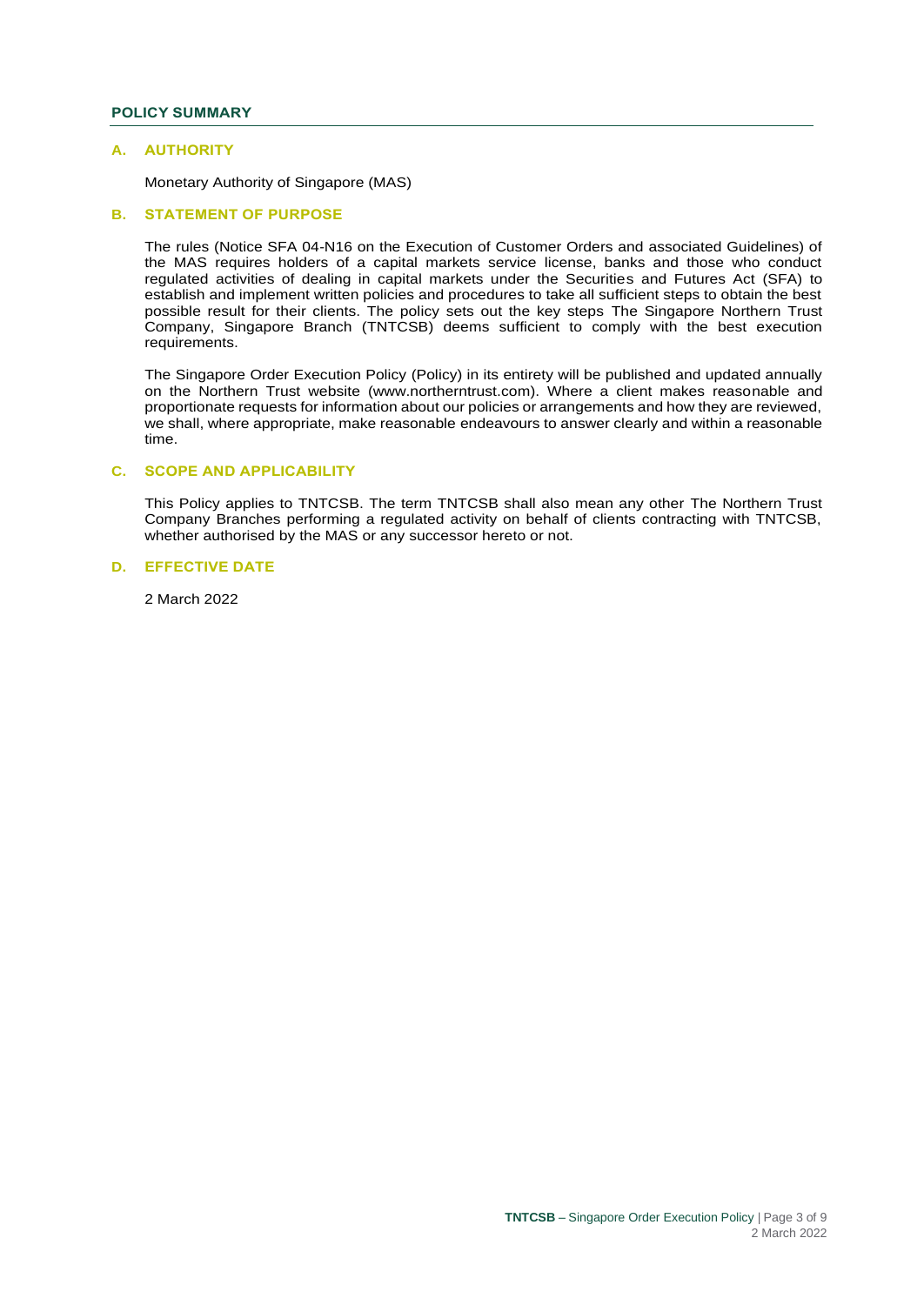#### <span id="page-3-0"></span>**E. WHAT IS BEST EXECUTION?**

Best Execution means the requirement to take all sufficient steps to achieve the best possible result for our clients, taking into account price, costs, speed, likelihood of execution and settlement, size, nature, or any other consideration relevant to the execution of an order, when executing client orders or using other affiliates to execute orders. These factors are known as the "Execution Factors" and will provide the basis for us to explain how we will provide Best Execution. The obligation to provide Best Execution will not always apply, and this Policy outlines when we will owe you this duty and when we will not.

The requirements would apply to all capital markets products that fall within the definition of securities, units in a collective investment scheme, derivatives contracts, or spot foreign exchange (FX) contract for the purposes of leveraged FX trading. Spot FX contracts that are not caught within the ambit of the SFA will not be subject to the Best Execution requirements. Based on this, these requirements apply to Global Foreign Exchange which trades in over-the-counter FX derivatives contracts.

Please note that, whether this policy applies to the FX products you are trading, we are committed to acting honestly, fairly, and professionally.

## <span id="page-3-1"></span>**F. BEST EXECUTION CRITERIA**

The Policy will apply the execution criteria in a manner that takes into account these differing circumstances in the execution of client orders:

- Characteristics and classification of the client;
- Characteristics of the capital markets product;
- Characteristics of the client order; and
- Characteristics of the available execution Counterparties.
- Other prevailing market conditions.

## <span id="page-3-2"></span>**G. FOUR-FOLD TEST – ASSESSMENT OF RELIANCE**

The obligation for Best Execution will only apply to you if we have determined that you have placed legitimate reliance on us to protect your interests.

To determine whether you legitimately rely on Northern Trust to protect your interests, the following factors are relevant:

- Which party initiates the transaction where TNTCSB approaches a client and suggests that the client should enter into a transaction, it is more likely that the client will be placing reliance on us. Where the client initiates the transaction, it is less likely that the client will be placing reliance on us;
- Market practice and the existence of a convention to "shop around" where the practice in the market in which a business area operates suggests the client may access or choose from competing quotes or compare prices from a variety of sources (i.e., there is a market convention to "shop around" for a quote), it is less likely that the client will be placing reliance on us;
- The relative levels of price transparency within a market if TNTCSB has ready access to prices in the market in which we operate, whereas the client does not, it is more likely that the client will be placing reliance on us, whereas if our access to pricing transparency is equal or similar to the client's, it is less likely that the client will be placing reliance on us; and
- The information provided by TNTCSBTNTCSB, and any agreement reached between the parties - where the arrangements and agreements with the client do not indicate or suggest a relationship of reliance, it is less likely that the client will be placing reliance on us.

The category and characteristics of a client are important factors both in the assessment of whether the client is relying on Northern Trust to deliver Best Execution and in providing Best Execution.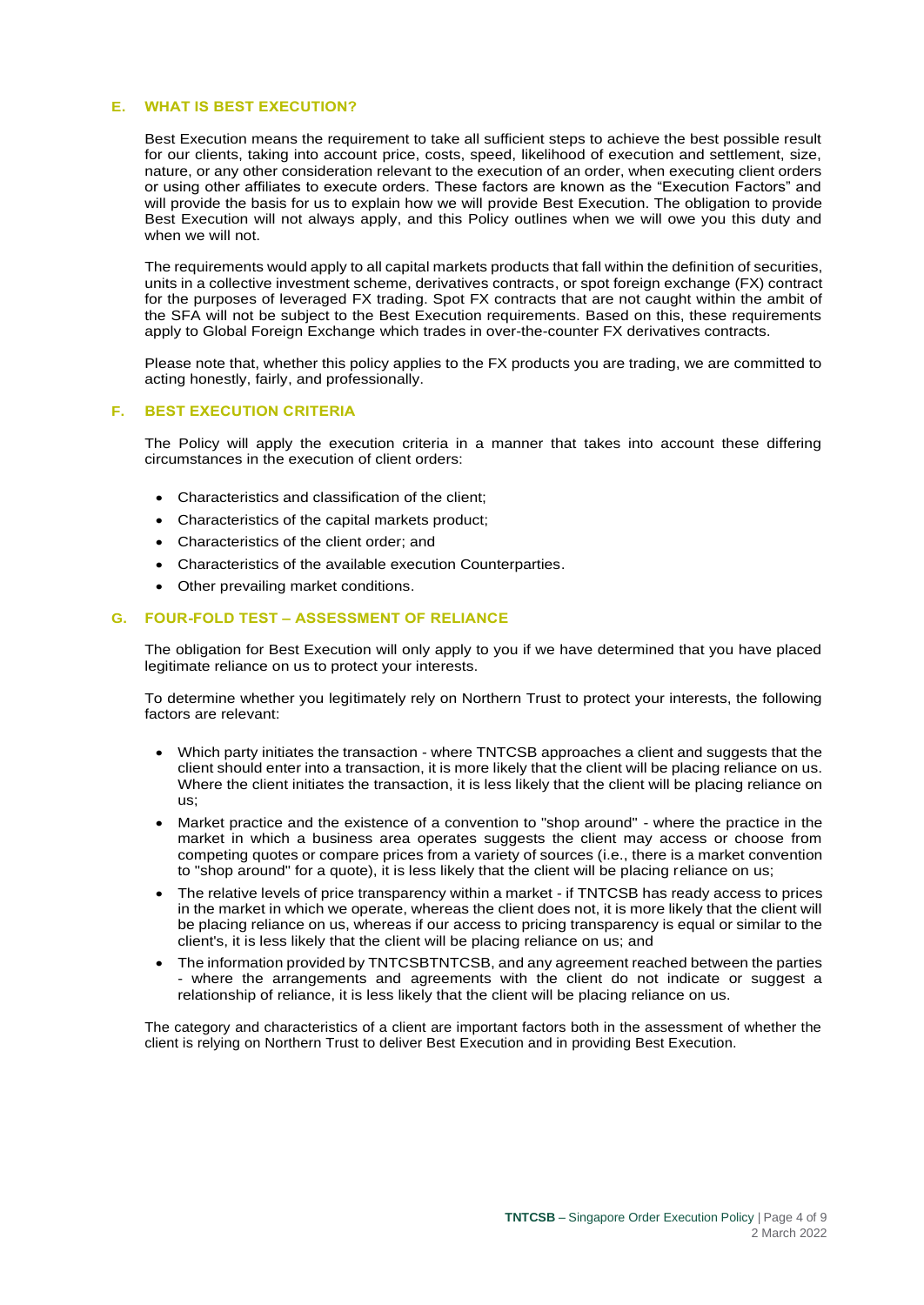## <span id="page-4-0"></span>**H. SCOPE AND CLASSIFICATION OF PRODUCT**

This policy only applies with respect to capital markets products within the scope of MAS Regulations (herein "Capital Markets Products"). Capital Markets Products include but are not limited to:

• Options, futures, swaps, forward rate agreements and any other derivative contracts relating to securities, currencies, interest rates or yields, emission allowances or other derivatives instruments, financial indices or financial measures which may be settled physically or in cash.

The MAS definition of Capital Markets Products does not include spot FX and therefore, we do not have any obligations regarding Best Execution in respect of spot FX.

However, in line with our commitment to maintain regulatory standards, even where Best Execution rules do not apply, we undertake to treat you fairly and to manage any conflicts of interest which may arise.

#### <span id="page-4-1"></span>**I. EXECUTION OF ORDERS ON BEHALF OF CLIENT SPECIFIC INSTRUCTIONS**

Where a client has given a specific instruction as to the management and/or execution of an order (for example, where you instruct us to execute the order at a particular time or at a particular price), the relevant part of that order will be completed in accordance with those instructions, subject to adherence to TNTCSB policies and procedures.

The fact that the client has given specific instructions which cover one or more parts or aspects of an order will not be treated as releasing TNTCSB from its Best Execution obligations in respect of any other parts or aspects of the client order that are not covered by such instructions.

By providing specific instructions, a client may prevent TNTCSB from taking the steps that it has designed and implemented in its Policy to obtain the best possible result for the execution of those orders in respect of the elements covered by those instructions. If a specific client instruction brings about a conflict of interest, TNTCSB will inform the client of such conflict. Where TNTCSB is unable to manage a conflict, TNTCSB may decline to execute the client order.

#### <span id="page-4-2"></span>**J. DEALING ON OWN ACCOUNT OR ACTING AS PRINCIPAL**

In our FX asset class, TNTCSB 'deals on its own account' or operates on a principal basis with a client, for example where the client has accepted a quote provided by us. In those circumstances, whether we owe the client a duty of Best Execution will depend on whether they are legitimately relying on us as determined by client categorisation and the four-fold test (see section G above).

Where we are dealing as principal on own account, we reserve the right to apply the four-fold test on a case by case basis to assess whether Best Execution should apply to a particular trade or not.

#### Scenario Analysis

Certain scenarios where Best Execution obligations are unlikely to be due and where we may deal on own account or operate as principal are listed below. This list of scenarios should not be regarded as an exclusive list, rather, it should be used as a guide to facilitate a greater understanding of when "Best Execution" is most unlikely to apply:

- Request for Quote (RFQ) firm price, rather than indicative
- Two-way Quote/Price
- Fixing order
- **Internalisation**
- Reference Price Transactions

TNTCSB may choose to make markets in instruments by quoting prices at which we are prepared to deal with our clients. The prices quoted by us may be different to those available on an Approved Exchange and Recognised Market Operators; it will be up to the client to determine whether they wish to accept such price. Our quotes will be kept open for a certain time once provided to the client. If the client accepts a quote once that time has lapsed (i.e., when the quote has technically expired), we have the right to accept the trade on the basis that the client wishes to trade at that level, but we also may reject it on the basis that the quote has expired.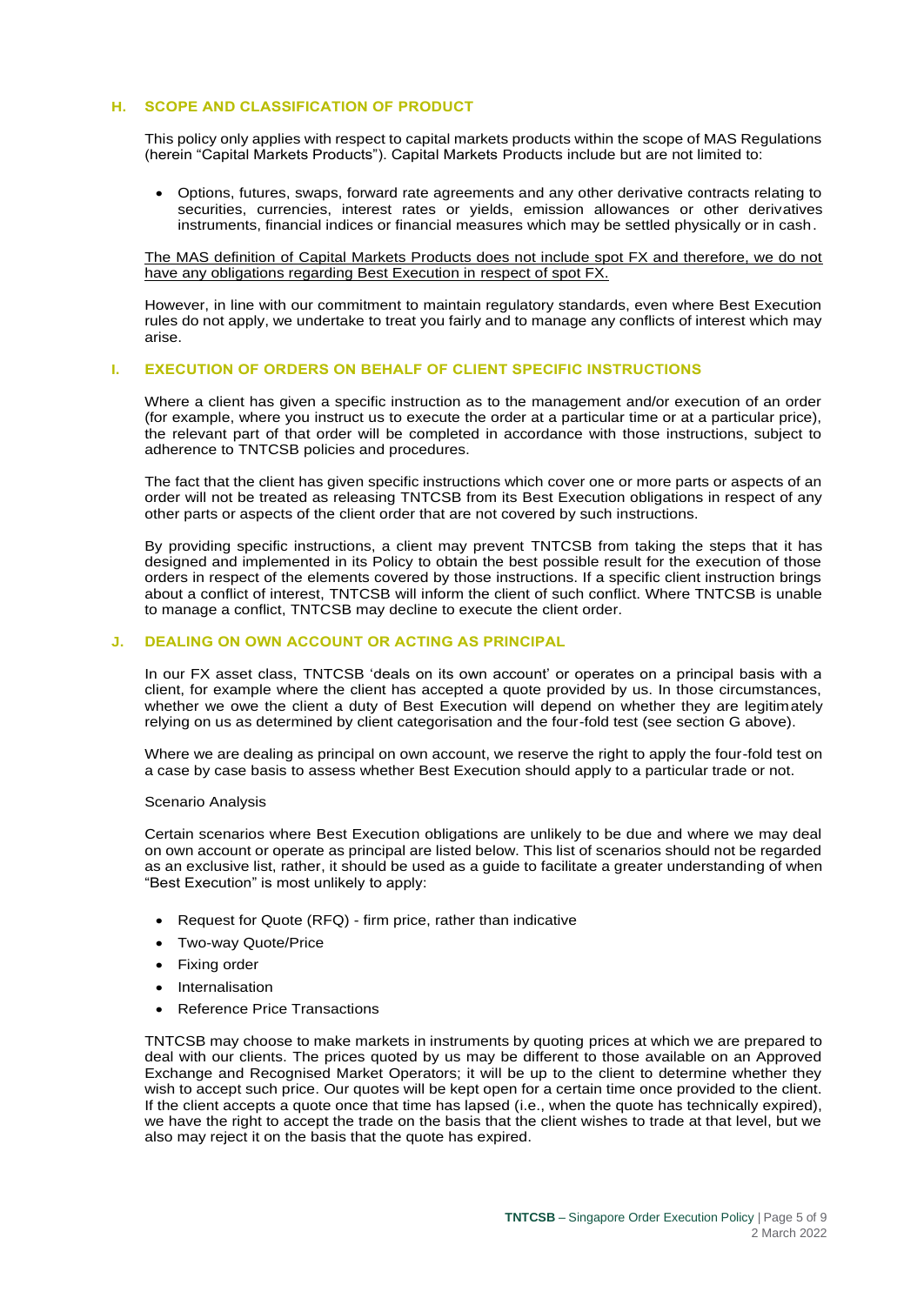## **RFQ – Firm Price Offered**

Where TNTCSB acts as principal and provides the client with a risk price for the transaction (being a price which, if accepted, will form the basis of the transaction, as opposed to an indicative price that we might be able to achieve in the market), we are executing the transaction as the client's counterparty and not on the client's behalf. In this situation, Best Execution will not apply, as we are of the view that legitimate reliance will not be established under the four-fold test.

## **RFQ – Two-way Price/Quote**

Where a counterparty asks TNTCSB for a "two-way quote," which is a quote whereby we show both the bid and the offer price of a financial instrument, informing you of the current price at which you could buy or sell the financial instrument. In this situation, the four-fold test will not usually indicate legitimate reliance and Best Execution will not be owed.

## **Fixing Order**

In accepting an order around the "close" (i.e., to buy certain volume at the "close" price or equivalent price set at a predetermined time by reference to published criteria), unless TNTCSB states to the contrary at the time of taking the order, we shall fill the order at the relevant published price (subject to any applicable mark-up or mark-down as agreed between the client and us). The order will be filled at the relevant close price, and we are therefore "on risk" from that time. This means that TNTCSB will be executing the order from our own book and in practice the client order may not be executed in the closing auction (or equivalent). This will be considered a specific instruction and comparable to principal trading, thus we will not have discretion in this case.

#### **Reference Price Transactions**

If a client places a firm order with TNTCSB to execute at a price that is determined through an agreed reference price prior to entering into the transaction, clients should be clear that their limit order will be executed at that price, and they should therefore have no expectation of any price improvement or slippage from the price specified in their order.

## <span id="page-5-1"></span><span id="page-5-0"></span>**K. GLOBAL FOREIGN EXCHANGE**

#### **a) General Order Handling and Execution Arrangements**

Northern Trust Capital Market's FX services are provided by TNTCSB, depending on the specific order handling and arrangements in place for the execution of your orders will be relevant as follows;

TNTCSB deals as a principal in foreign exchange derivatives and does not act as an agent or similar on behalf of clients.

#### **b) Scope of FX Transactions Subject to the Policy**

<span id="page-5-2"></span>Only FX transactions that are derivatives are financial instruments, this includes FX swaps, FX forwards, non-deliverable forwards (NDFs) and non-deliverable swaps ). Spot FX is not a financial instrument and so will not be covered by the Best Execution rules. We consider that Best Execution may apply to transactions in FX derivatives save where we understand that you are not placing reliance on us.

#### **c) FX Conversion Relating to Transactions in Other Financial Instruments**

<span id="page-5-3"></span>We will execute a currency conversion related to a securities transaction for a custody client with TNTCSB unless and until the client specifies otherwise. We will treat the cost of the FX conversion as being part of the overall cost of the securities transaction. An FX conversion is considered spot and no separate obligation of Best Execution is owed on the FX conversion.

#### **d) Sales Commissions and Mark-Ups**

<span id="page-5-4"></span>TNTCSB will provide you with clear pricing. Given the nature of the services and our capacity as principal (and therefore counterparty) in the resulting transactions, we do not expect Best Execution rules to apply to most transactions we enter into with you. Normally, and subject to applicable law, we will quote an "all-in price," which is a price that includes any spread or margin above the price at which we may be able to deal in the market (and therefore our anticipated profit).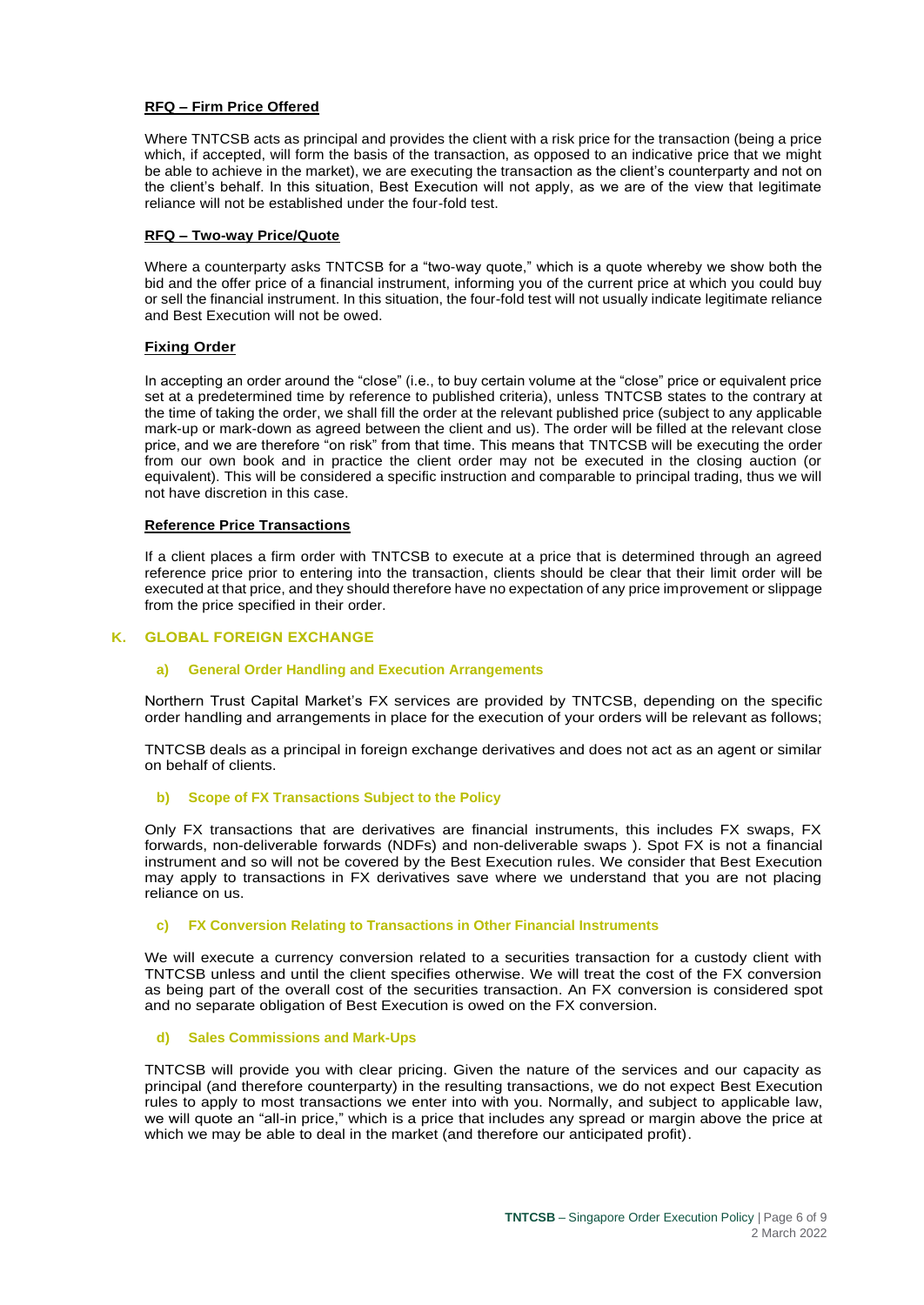We may take into account several factors when determining an all-in price, including the risk that we will assume under the transaction, operational and funding costs, the level of service provided to you, factors specific to you or the order itself and any pre-agreed fees/spread. It is your responsibility in these circumstances to determine whether to accept any quoted all-in price. No dealing commission or brokerage fee will be charged in addition to the all-in price.

Any sales margin charged by TNTCSB is to be determined by taking into consideration a variety of factors, including:

- Service level provided;
- Credit risk that TNTCSB will take on when transacting with the client;
- Cost of capital TNTCSB incurs as a result of the transaction;
- Volumes transacted by the client;
- Costs by client sector and type, including costs both directly incurred and indirect cost allocation;
- Whether the transaction may need to be novated into a clearing transaction later under regulatory rules (e.g. SFA, Dodd Frank Wall Street Reform and Consumer Protection Act, European Market Infrastructure Regulations);
- Competitiveness of the marketplace; and
- Any other factor relevant to the transaction.
- Service specific arrangements.
- **e) Volatile Markets and Extreme Situations**

<span id="page-6-0"></span>When there are circumstances beyond our control, we may not be able to meet with Best Execution obligations, and we will attempt to notify any clients whose orders may be affected. However, an order may be executed at a different price from the quoted best bid or offer, or the last reported trade price at the time of order entry, or an order may be only partially executed or may be executed in several shapes at different prices; and opening prices may differ significantly from the previous day's close.

In extreme volume and volatility situations, exchange system constraints may require automated trading systems to be switched off and/or electronic order routing to be suspended in favour of manual execution. If TNTC receives an order that, in our view, is likely to be inappropriate for the market conditions, we reserve the right not to execute the order or to adjust the instructions appropriately, and the order may then become subject to Best Execution obligations. However, it should be noted that such events lead to further execution delays and increased market volatility.

#### **f) Last Look**

<span id="page-6-1"></span>Last look is a term that is widely used across the electronic trading industry but lacks a consistent definition. At TNTCSB, Last look is an agnostic form of economic check logic that is used to identify whether trade requests are made at prices that are within TNTCSB price tolerance for execution. This control may be applied immediately upon receipt of a submitted trade request or after a brief, prescribed time delay. In each case, the refreshed price is compared to the trade request price. If the refreshed price has not moved in either direction from the trade request price by more than a defined price tolerance, TNTCSB will accept the trade request. If the refreshed price differs from the trade request price by more than the relevant price tolerance, TNTCSB will reject the trade request.

#### <span id="page-6-3"></span><span id="page-6-2"></span>**L. SERVICE-SPECIFIC ARRANGEMENTS**

#### **a) Custody**

These are FX-related services provided to certain clients for whom TNTCSB acts as custodian pursuant to the terms of our agreement with the client. FX orders within Custody services are typically filled at a benchmark price or alternatively at the forty-fifth  $(45<sup>th</sup>)$  minute of the hour for those without pricing agreement.

#### <span id="page-6-4"></span>**b) Currency Management**

Our Currency Management service provides portfolio overlay, share class hedging, look-through hedging and un-hedged share class conversion services to clients. These services are subject to a separate legal agreement which sets out the terms and conditions of the service. Clients enter into a standing transaction request, which is subject to strictly defined terms including, where applicable, which benchmark may be used in relation to Currency Management trades. A transparent fee structure for the Currency Management service is agreed in advance with each client using the service. Clients can receive currency hedge reports based on their data and frequency preferences.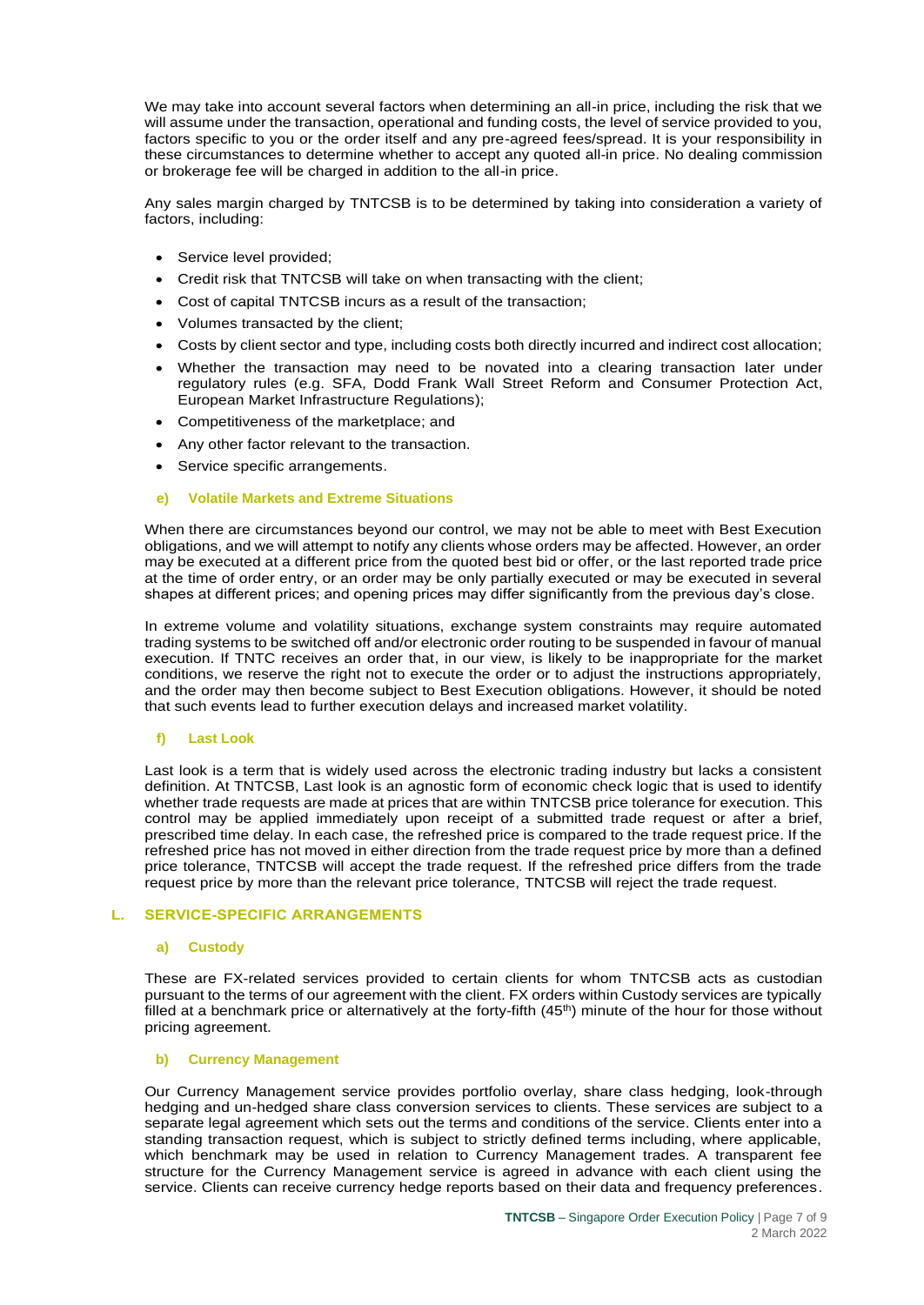In this instance, TNTCSB is following specific and defined steps and specific instructions from the client; therefore no obligation for best execution exists.

Nevertheless, as mentioned previously, when TNTCSB executes transactions under a Currency Management agreement it is acting as principal and may retain any profit derived therefrom in addition to the fee specified for the Currency Management service in the Currency Management agreement. There will not be any other additional fees in respect of the Currency Management transactions beyond the rate agreed between the parties in the Currency Management agreement.

#### **c) Algo**

<span id="page-7-0"></span>Whilst deliverable spot FX is not a financial instrument or similar investment instrument, FX derivatives do meet the definition of a financial instrument, are potentially subject to best execution obligations. FX derivatives include FX forwards, FX swaps, and NDFs.

NT's FX Algo Suite is designed to offer an efficient, transparent operational process to facilitate speedy communication and trade execution through NT's automated algorithmic trading platform, with execution based on clients' predefined parameters. Therefore, Algorithmic orders (Algo Orders) are client orders for the sale or purchase of currencies using a Northern Trust algorithm. Clients may place Algo Orders in furtherance of one or more strategies. In the case of Algo Orders, the scope for application of the overarching principle of Best Execution is reduced to the extent that the client instructs or enters specific parameters for execution (such as the timing or size of child orders).

Trades will be entered into with TNTCSB as principal, but pricing will be determined using a liquidity panel curated by Northern Trust. A pre-agreed fee or spread will be applied to the price achieved by the liquidity panel and will be payable to TNTCSB. In addition, TNTCSB may participate on the liquidity panel and if so, TNTCSB may retain any profit derived therefrom in addition to the fee specified for the Algo service. The strategies currently deployed in the Northern Trust Algo suite of products, include, but are not limited to: TWAP / iceberg order / COIL / PEG / TWAP R / Composite Trap.

#### <span id="page-7-1"></span>**M. MONITORING**

TNTCSB order execution arrangements are subject to a comprehensive set of monitoring, review and governance procedures which are designed to allow Northern Trust to test and challenge the effectiveness of its execution arrangements and how consistently well it performs in obtaining the best possible result for the execution of client orders.

- Ongoing and periodic venue and broker reviews
- Regular reporting to Northern Trust senior management and governance bodies
- Ongoing compliance oversight, monitoring and challenge

All executions that are outside the defined tolerances are reviewed. Our exception review process varies by trading desk, but every exception has a final head of Trading or Trading Analyst sign off.

Where an automated order routing system is used, TNTCSB shall monitor to ensure that its infrastructure works as intended and does not result in unnecessary delays in the transmission of orders to the exchange.

Such analysis allows TNTCSB to review execution performance, aid price discovery and evaluate trade cost which assists in identifying and establishing a strategy prior to placing a trade in the market.

#### <span id="page-7-2"></span>**N. ORDER EXECUTION POLICY REVIEW AND APPROVAL**

TNTCSB will review its order execution arrangements regularly and will review this policy at least annually or whenever a material change occurs and will notify clients of any material change that affects our ability to obtain the best possible result for the execution of our clients' orders. A material change shall be a significant event that could impact parameters of Best Execution such as cost, price, speed, likelihood of execution and settlement, size, nature, or any other consideration relevant to the execution of the order. If a material change occurs, TNTCSB will also re-evaluate the execution Counterparties or entities on which they place significant reliance in obtaining best execution.

All changes must be reviewed and approved by Northern Trust Capital Markets Risk Council, and reviewed and approved by each Northern Trust legal entity's management body, Singapore Executive Management Committee.